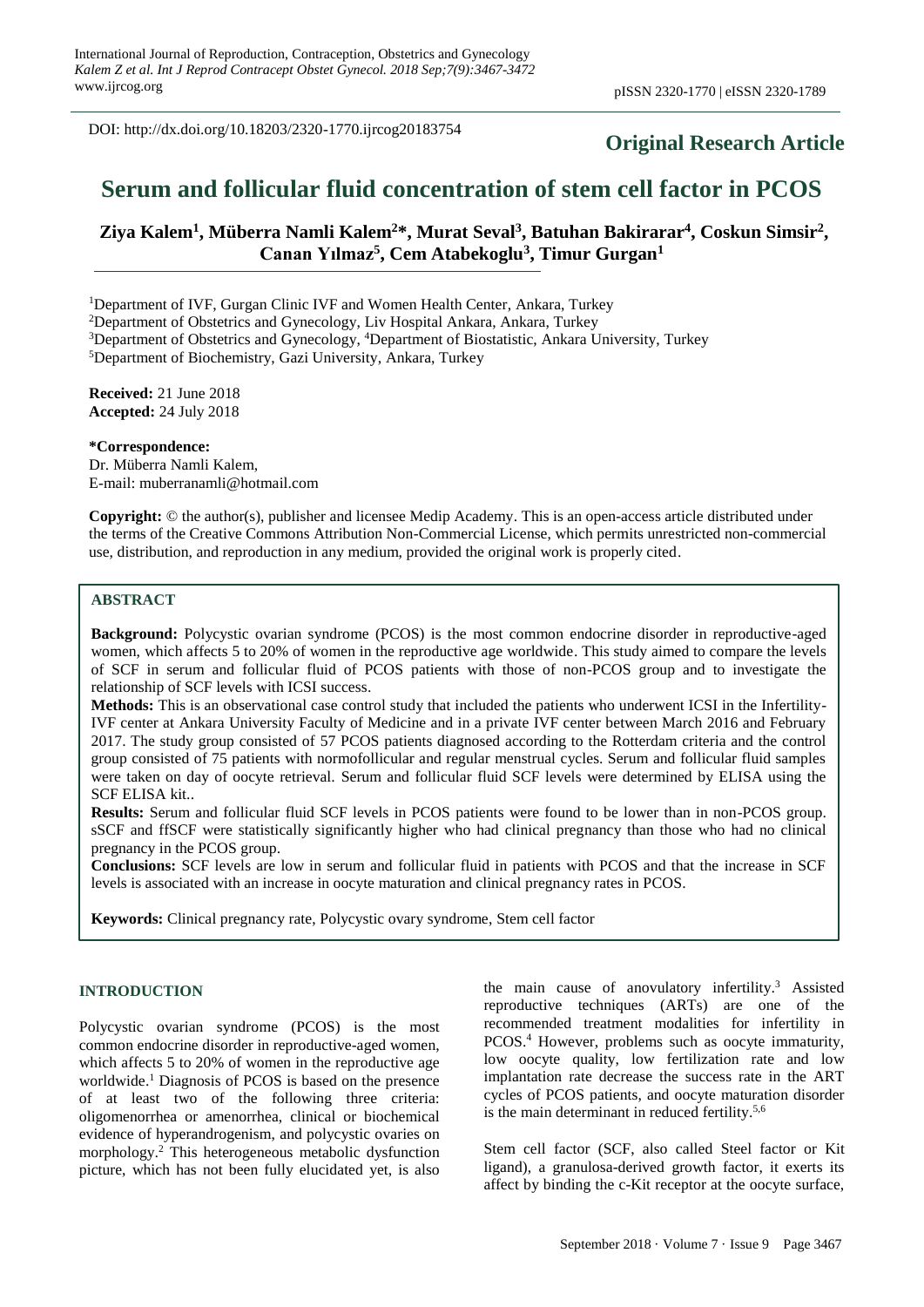appears to be important for the regulation of early follicular development and enhancement of the production of oocyte factors, which in turn stimulates the proliferation and differentiation of the surrounding granulosa cells. 7-9 AMH has a modulatory role as an ovarian/follicular autocrine/paracrine factor controlling SCF expression via the cAMP/PKA pathway. <sup>10</sup> It was shown that high AMH levels decreases stem cell factor production from granulosa cells. <sup>11</sup> SCF has an antiapoptotic effect on oocytes. <sup>12</sup> Tan et al demonstrated that reduced expression of SCF in serum and follicle from patients with polycystic ovary syndrome, and increased SCF level in follicular fluid was positively correlated with oocyte maturation, fertilization, and embryo quality in humans. 13,14

In the present study, we aimed to compare the levels of SCF in serum and follicular fluid of PCOS patients with those of non-PCOS group and to investigate the relationship of SCF levels with ICSI success.

### **METHODS**

This is an observational case control study that included the patients who underwent ICSI in the Infertility-IVF center at Ankara University Faculty of Medicine and in a private IVF center between March 2016 and February 2017. The study group consisted of 57 PCOS patients diagnosed according to the Rotterdam criteria, while the control group consisted of 75 patients with normofollicular and regular menstrual cycles.<sup>2</sup> None of the participants in the present study had another major health problem. Patients with ovulation induction in the past three months, those with premature ovarian failure or ovarian dysfunction, those with endometriosis, hyperprolactinemia or thyroid disorder, those with previous ovary surgery, radiotherapy or chemotherapy were excluded from the study.

Gonadotropin-releasing hormone (GnRH) agonist and GnRH antagonist protocols were applied in controlled ovarian hyperstimulated patients. In the agonist protocol, GnRH agonist 0.5 mg/day leuprolide acetate (Lucrin Daily; Abbott, Istanbul, Turkey) was started in the luteal phase of the previous cycle. Moreover, recombinant human follicle stimulated hormone (r-hFSH) follitropin-α (Gonal-F®; Ares Serono, Geneva, Switzerland) or follitropin-β (Puregon®; Organon, Oss, the Netherlands) was added to the protocol on second and third day of the cycle. In the antagonist protocol, r-hFSH was started two or three days of the cycle. Moreover, when the dominant follicle was 14 mm, cetrorelix (Cetrotide ®; Merck Serono, Turkey) was added to the treatment as GnRH antagonist. In both protocols, the development of the follicles was followed by transvaginal ultrasonography (USG) and Estradiol (E2). When the dominant follicle measurement was ≥19 mm or at least three follicles were ≥17 mm, gonadotropin administration was discontinued, and ovulation was induced. Ovulation was induced with 250 µg of human recombinant hCG (Ovitrelle®, Merck Serono, Turkey) or the GnRH agonist induction which consisted of SC injection of 1 mg leuprolide acetate (Lucrin; Abbott,Istanbul, Turkey) was administered. Oocyte retrieval process was performed with transvaginal USG at between 36th-40th hours after ovulation induction.

Serum and follicular fluid samples were taken into five cc sterile tubes during oocyte retrieval process and centrifuged at 3000 rpm for 10 minutes before being stored. Then, supernatants were separated and stored at - 80°C until the analysis. Follicular fluid specimens were taken from follicles thought to be only 17 mm and over.

After all samples were completed, serum and follicular fluid SCF levels were determined by ELISA using the SCF ELISA kit (East Biopharm, Hangzhou, PRC Lot no. 20170324) in the biochemistry laboratory at University of Gazi and the results were expressed as pg/mL. All of the procedures were performed according to the manufacturers' instructions.

This study was approved by the local Ethics Committee. A written consent form was obtained from all patients and the study was conducted in accordance with the principles of the Declaration of Helsinki.

#### *Statistical analysis*

All statistical analyses were performed using the SPSS for Windows version 11.5 software (SPSS Inc., Chicago, IL, USA). Descriptive statistics were expressed in mean ± standard deviation (SD) and median (min-max) for numerical variables, and number (percentage) for categorical variables. When to look whether there was a statistically significant difference between the categories of a qualitative variable with two categories in terms of a quantitative variable, Student-t Test was used if the normal distribution assumptions were met; if not, Mann Whitney U test was used. The chi-square and the Fisher exact tests were used to analyze the relationship between two categorical variables. Linear regression analysis was used when it was desired to examine how one or more independent variables affected a dependent variable obtained by the measurement of interest and how the variation on the dependent variable could be explained by means of these independent variables. Significance level was set at  $p=0.05$ .

### **RESULTS**

The demographic characteristics of a total of 132 patients included in this study and the hormonal variables at the beginning of the ICSI cycle are shown comparatively according to the groups, in Table 1. Forty-two (73.7%) of the PCOS patients included in the study were with primary infertility, 15 (26.3%) with secondary infertility and 69 (92.0%) patients in the control group were with primary infertility, six (0.8%) with secondary infertility. In the PCOS group, IVF/ICSI was previously performed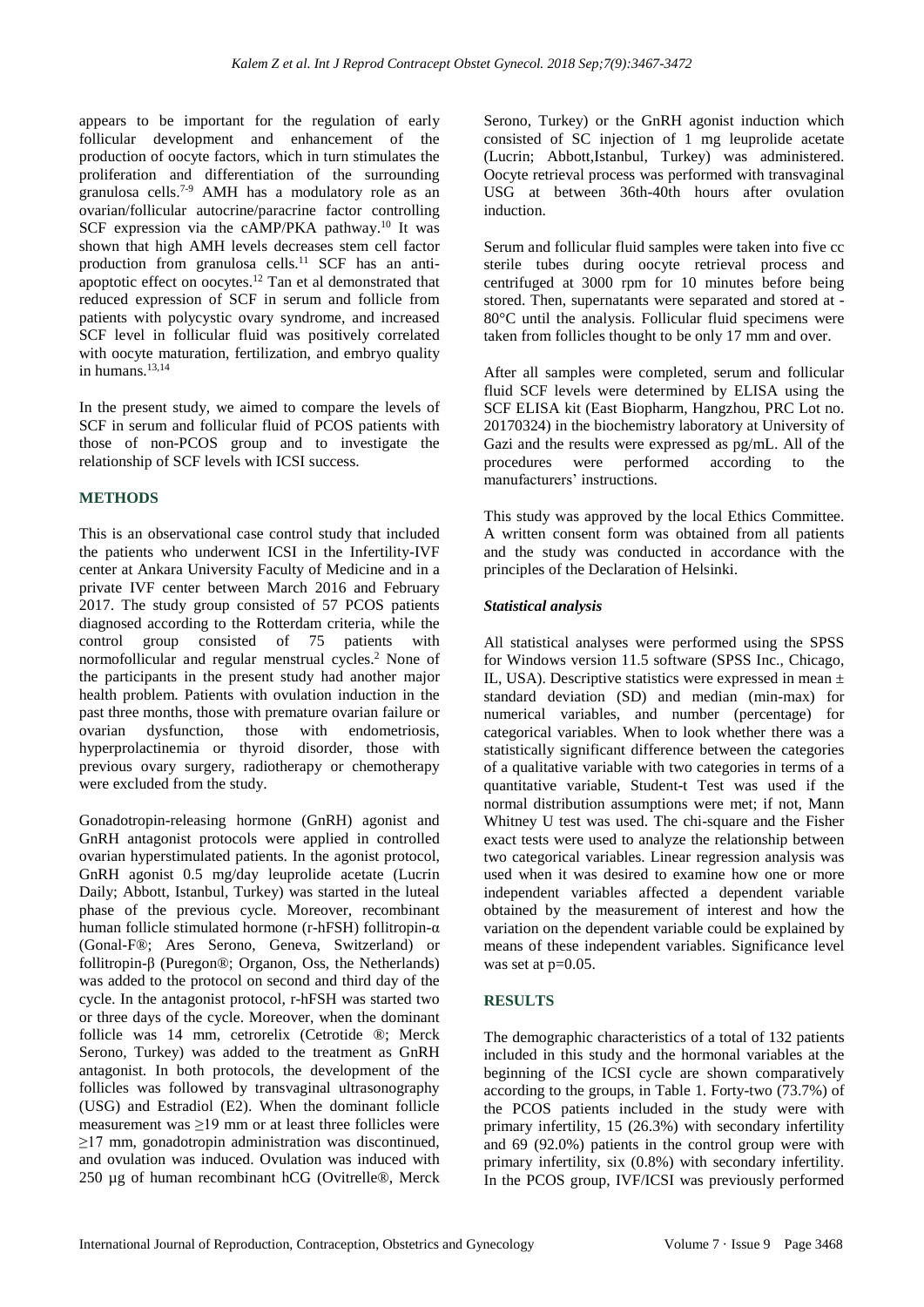in three patients, IUI in 30 patients, whereas IVF was previously performed in one patient and IUI in 36 patients in the control group, but pregnancy did not occur.

|  |  |  |  | Table 1: Comparison of age, BMI, pre-cycle hormonal values between PCOS and control groups. |  |  |  |  |  |  |
|--|--|--|--|---------------------------------------------------------------------------------------------|--|--|--|--|--|--|
|--|--|--|--|---------------------------------------------------------------------------------------------|--|--|--|--|--|--|

|                                   | <b>Group</b>      |                     |                   |                      |                      |  |
|-----------------------------------|-------------------|---------------------|-------------------|----------------------|----------------------|--|
| <b>Variables</b>                  | $PCOS(N=57)$      |                     | Control $(N=75)$  |                      |                      |  |
|                                   | $Mean \pm SD$     | Median (Min-Max)    | $Mean \pm SD$     | Median (Min-Max)     | p value              |  |
| Age(year)                         | $29.42 \pm 4.30$  | 29.00 (22.00-37.00) | $29.76 \pm 4.32$  | 30.00 (23.00-38.00)  | $0.648^{\rm a}$      |  |
| BMI $(kg/m2)$                     | $25.19 \pm 5.46$  | 23.46 (19.13-37.91) | $22.41 \pm 2.59$  | 22.00 (19.00-27.00)  | 0.008 <sup>b</sup>   |  |
| FSH (mIU/mL)                      | $8.07 \pm 2.74$   | $7.95(4.79-16.26)$  | $7.96 \pm 3.03$   | $7.56(3.94-17.30)$   | 0.417 <sup>b</sup>   |  |
| $LH$ (mIU/mL)                     | $7.22 \pm 4.98$   | $6.40(1.05-23.36)$  | $5.32 \pm 2.61$   | $4.57(1.74-11.33)$   | 0.018 <sup>a</sup>   |  |
| $E2$ (pg/mL)                      | $44.31 \pm 16.78$ | 41.05 (20.00-78.00) | $55.11 \pm 21.99$ | 47.56 (22.00-107.00) | 0.004 <sup>a</sup>   |  |
| $TSH$ (mIU/mL)                    | $2.01 \pm 0.92$   | $2.00(0.12-3.82)$   | $1.77 \pm 0.64$   | $2.00(0.77-3.00)$    | $0.093$ <sup>a</sup> |  |
| PRL $(\mu g/L)$                   | $17.56 \pm 5.85$  | 18.00 (9.22-30.71)  | $16.10\pm7.45$    | $16.57(5.68-35.29)$  | $0.060$ <sup>a</sup> |  |
| Duration of<br>infertility (year) | $5.94 \pm 2.87$   | $6.25(2.00-14.00)$  | $6.20 \pm 2.30$   | $6.50(2.00-12.00)$   | $0.388^{a}$          |  |

a: Student-t Test; b: Mann Whitney U Test; \*p<0.05 statistically significant

#### **Table 2: Comparison of cycle-related parameters between PCOS and control groups.**

|                                                  | Group            |                                  |                  |                                 |                      |  |
|--------------------------------------------------|------------------|----------------------------------|------------------|---------------------------------|----------------------|--|
| <b>Variables</b>                                 | $PCOS$ (n=57)    |                                  | Control $(n=75)$ |                                 |                      |  |
|                                                  | $Mean + SD$      | Median<br>(Min-Max)              | $Mean + SD$      | Median<br>(Min-Max)             | p value              |  |
| Total gonadotropin dose (IU)                     | 2408.33+731.42   | 2250.00<br>$(1475.00 - 3600.00)$ | 2810.29±1092.73  | 2700.00<br>$(1000.00-4775.00)$  | 0.014 <sup>b</sup>   |  |
| Total cycle duration (day)                       | $12.27 \pm 1.49$ | 12.00<br>$(10.00 - 15.00)$       | $12.29 + 2.76$   | 11.00<br>$(9.00 - 21.00)$       | $0.232^{b}$          |  |
| Total induction duration<br>$\text{(day)}$       | $10.27 \pm 1.49$ | 10.00<br>$(8.00-13.00)$          | $10.41 \pm 3.16$ | 9.00<br>$(7.00 - 21.00)$        | 0.232 <sup>b</sup>   |  |
| E2 level in $hCG$ Day( $pg/mL$ )                 | 2807.58±1139.37  | 2300.00<br>$(1284.00 - 4856.00)$ | 2910.61±2760.82  | 1900.50<br>$(98.00 - 10958.00)$ | 0.049 <sup>b</sup>   |  |
| Retrieved oocyte (n)                             | $15.79 \pm 6.04$ | 15.00<br>$(5.00-28.00)$          | $7.96 \pm 3.65$  | 7.00<br>$(1.00-14.00)$          | $\leq 0.001^{\rm a}$ |  |
| Mature $(M_2)$ oocyte $(n)$                      | $10.79 \pm 6.80$ | 11.00<br>$(0.00-24.00)$          | $5.52 \pm 3.27$  | 6.00<br>$(0.00-12.00)$          | $< 0.001^{\text{a}}$ |  |
| Day 3 grade 1 embryos (n)                        | $6.93{\pm}4.76$  | 8.00<br>$(0.00-14.00)$           | $4.94 + 3.23$    | 5.00<br>$(0.00-9.00)$           | $0.031$ <sup>a</sup> |  |
| D5 blastocyst (n)                                | $0.53 \pm 1.60$  | 0.00<br>$(0.00-6.00)$            | $0.41 \pm 1.46$  | 0.00<br>$(0.00-6.00)$           | 0.774 <sup>b</sup>   |  |
| Endometrial double wall<br>thickness (EDWT) (mm) | $11.68 \pm 1.65$ | 11.20<br>$(9.50 - 15.00)$        | $10.71 \pm 1.67$ | 10.00<br>$(8.50 - 14.50)$       | $0.061$ <sup>a</sup> |  |
| Number of embryos<br>transferred                 | $1.11 \pm 0.32$  | 1.00<br>$(1.00-2.00)$            | $1.00 \pm 0.00$  | 1.00<br>$(1.00-2.00)$           | $0.104^b$            |  |

a: Student-t Test b: Mann-Whitney U Test; \*p<0.05 statistically significant

Table 2 shows the quantitative parameters of the ICSI cycles comparatively between PCOS and control groups. The agonist protocol was applied to nine patients (30.0%) in the PCOS group and 21(70.0%) patients in the control group, whereas the antagonist protocol was applied to 48 (47.1%) in the PCOS group and 54 (52.9%) in the control group.

There was no statistically significant difference between groups in terms of treatment protocol (p=0.097). For the ovulation induction, 18 (24.0%) patients in the PCOS group and 57 (76.0%) patients in the control group received rec-hCG, whereas an agonist induction was applied to 39 (68.4%) patients in the PCOS group and 18 (31.6%) patients in the control group. The agonist induction rate was statistically significant and higher in the PCOS group ( $p = < 0.001$ ). In Table 3, the outcomes of ICSI cycles between PCOS and control groups are compared in terms of implantation rates and clinical pregnancy rates.

Serum SCF (sSCF) levels were compared between PCOS and control groups and sSCF level in PCOS group was found to be statistically lower than control group  $(p<0.001)$ .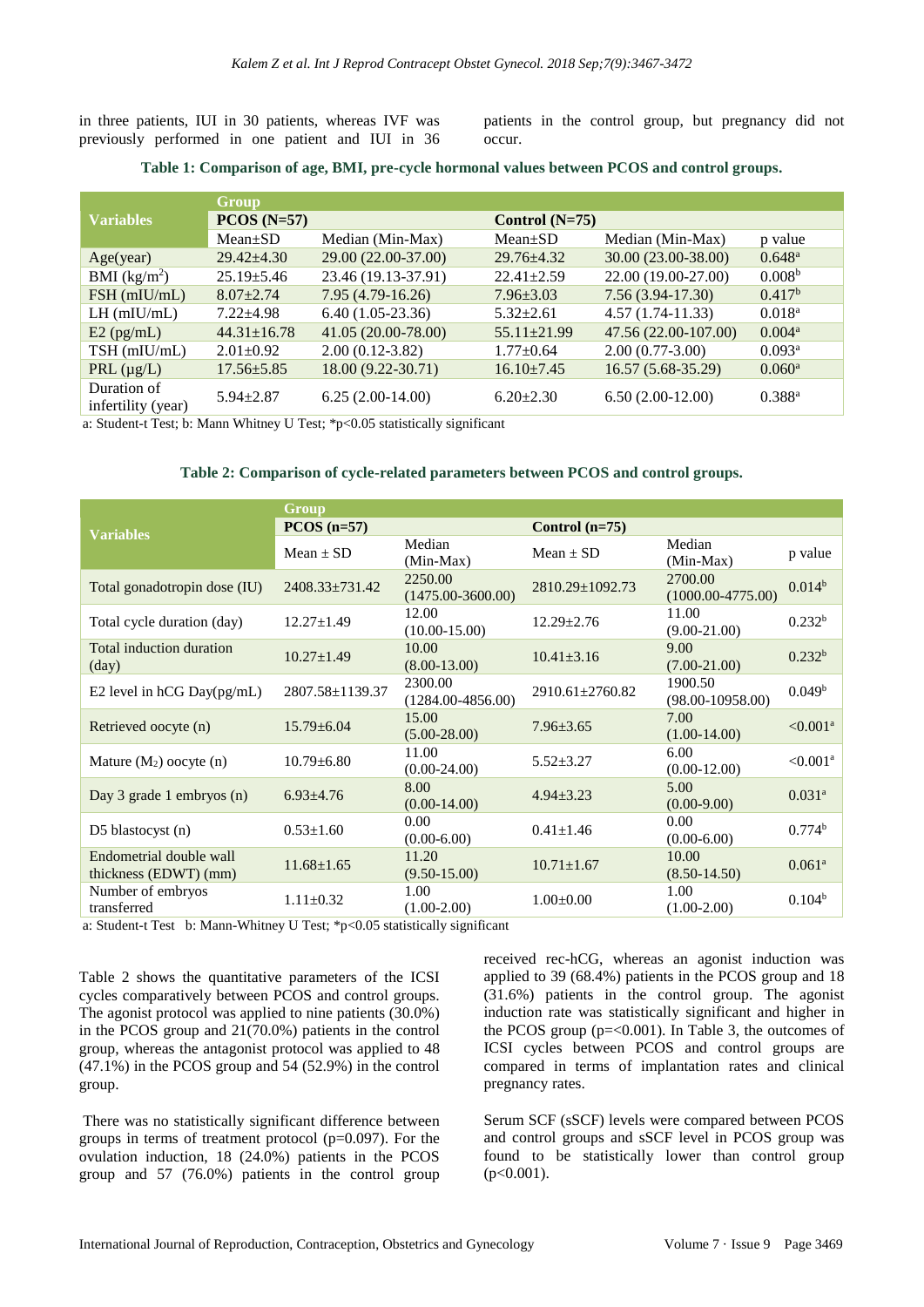The median (min-max) values of sSCF level in the PCOS and control groups were found to be 3.61 (0.83-12.00) and 10.17 (1.89-48.85), respectively.

### **Table 3: Comparison of cycle outcome between PCOS and control groups.**

|                                   | Group       |                |                      |  |  |
|-----------------------------------|-------------|----------------|----------------------|--|--|
| <b>Variables</b>                  | <b>PCOS</b> | <b>Control</b> | р<br>value           |  |  |
| Implantation rate / ET<br>(% )    | 30.8        | 414            | $0.037$ <sup>a</sup> |  |  |
| Clinical pregnancy rate/<br>ET(%) | 26.3        | 35.8           | $0.041^{\rm a}$      |  |  |
| Multiple pregnancy, n<br>%        | 3(5.3)      | 0(0.0)         | $0.078^{\rm b}$      |  |  |

a: Chi-square test b: Fisher's Exact Test; \*p<0.05 statistically significant

Similarly, follicular fluid SCF (ffSCF) levels were compared between PCOS and control groups and ffSCF level in the PCOS group was found to be statistically lower than control group (p<0.001). The mean±SD values of the ffSCF level in the PCOS and control groups were found to be  $10.98\pm4.58$  and  $30.01\pm16.59$ , respectively. SCF levels in serum and follicular fluid in PCOS and control groups are shown in Figures 1 and 2.

The relationship between presence/absence of clinical pregnancy and sSCF and ffSCF levels in PCOS and control groups were investigated. As seen in Table 4, sSCF and ffSCF were statistically significantly higher who had clinical pregnancy than those who had no clinical pregnancy in the PCOS group  $(p \lt 0.001$  and p=0.027, respectively). There was no statistically significance between sSCF and ffSCF levels in terms of presence/absence of clinical pregnancy in the control group ( $p=0.732$  and  $p=0.519$  respectively).

At this part of the study the relation between sSCF and ffSCF levels and oocyte maturation were investigated.

The linear regression analysis was performed to examine the effect of SCF levels on serum and follicular fluid on oocyte maturation rate (number of mature oocytes/number of oocytes collected).



### **Figure 1. Serum SCF levels in PCOS and control groups.**



#### **Figure 2. ffSCF levels in PCOS and control group were shown.**

This model, in which oocyte maturation ratio was included as a dependent variable and sSCF  $(p=0.012)$  and ffSCF (p=0.007) as independent variables in the PCOS group, found to be statistically significant (p=0.017). Model of regression was found as Oocyte maturation ratio=0.392-0.071xsSCF+0.054x ffSCF.

| <b>Groups</b> | <b>Variables</b>      |              |                  | <b>Serum SCF</b>    | <b>Follicle SCF</b> |
|---------------|-----------------------|--------------|------------------|---------------------|---------------------|
|               |                       | Yes $(n=15)$ | $Mean \pm SD$    | $5.52 \pm 3.20$     | $11.00 \pm 5.11$    |
| <b>PCOS</b>   | Clinical<br>Pregnancy |              | Median (Min-Max) | $3.80(1.07-12.00)$  | $10.87(3.17-20.00)$ |
|               |                       | No $(n=42)$  | $Mean \pm SD$    | $2.84 \pm 2.45$     | $8.95 \pm 3.56$     |
|               |                       |              | Median (Min-Max) | $2.48(0.83 - 7.48)$ | $9.61(8.86-18.10)$  |
|               |                       |              | p value          | $< 0.001*$          | $0.027*$            |
| Control       | Clinical<br>Pregnancy | Yes $(n=27)$ | $Mean \pm SD$    | $11.10 \pm 13.19$   | $24.52 \pm 15.25$   |
|               |                       |              | Median (Min-Max) | 18.45 (4.89-32.17)  | 30.32 (9.88-57.24)  |
|               |                       | No $(n=48)$  | $Mean \pm SD$    | $19.75 \pm 14.99$   | $32.60 \pm 17.00$   |
|               |                       |              | Median (Min-Max) | $17.77(4.11-41.85)$ | 33.06 (2.79-45.30)  |
|               |                       |              | p value          | 0.732               | 0.519               |

### **Table 4: Relationships between clinical pregnancy, s SCF and ffSCF in PCOS and control groups.**

\*p<0.05statisticallysignificant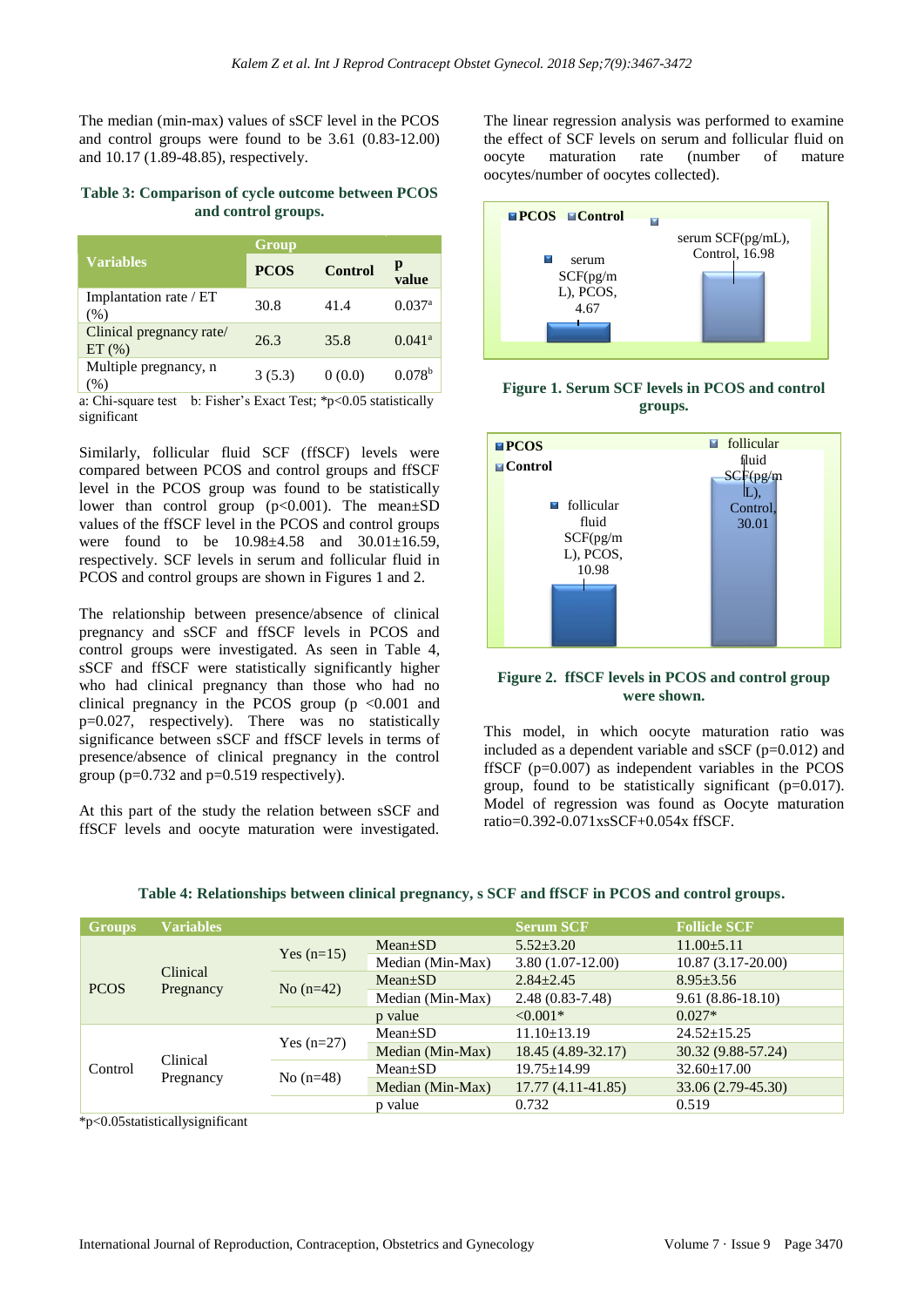The R2 value of this model was found to be 0.402 and it can be interpreted that these two independent variables together explain 40.2% of the change in oocyte maturation rate. sSCF and ffSCF as an independent variable in the control group and the oocyte maturation ratio as a dependent variable were included in the model in which there was no statistically significant difference  $(p=0.634)$ .

#### **DISCUSSION**

In this study, serum and follicular fluid SCF levels in PCOS patients were found to be lower than in non-PCOS group. sSCF and ffSCF were statistically significantly higher who had clinical pregnancy than those who had no clinical pregnancy in the PCOS group but there was no statistically significance between sSCF and ffSCF levels in terms of presence/absence of clinical pregnancy in the control group. sSCF and f SCF levels were shown to may be effective on oocyte maturation in the PCOS group. In the non-PCOS group, such a relationship was not found. In the first step of present study, demographic characteristics, hormonal parameters, duration of infertility and ICSI cycle characteristics were compared between PCOS and non-PCOS groups. There was no significant difference between the methods applied when the variables during cycling are examined.

The number of oocytes obtained and the number of mature oocytes as a natural result of this process were higher in the PCOS group than in the non-PCOS group.<sup>15</sup> Implantation rate and clinical pregnancy rate were lower in the PCOS group as consistent with the literature.<sup>16,17</sup>

In the present study, serum and follicular fluid SCF levels were found to be lower in the PCOS group than in the non-PCOS group. Tan et al reported in their study that serum and follicular fluid SCF levels were lower in PCOS patients than in those without PCOS. In the same study, it was shown that SCF expression in the granulosa cell (GC) decreased due to GC dysfunction in PCOS patients.<sup>13</sup> Sun et al found that serum and follicular fluid levels of SCF were higher in PCOS patients than non-PCOS group and they concluded that SCF might play a role in the pathogenesis of PCOS.<sup>18</sup> In the same study, Sun et al reported that they investigated the relationship between IVF outcome and serum and ffSCF levels in IVF cycles of PCOS patients.<sup>18</sup> As a result of this study, they showed that SCF levels were higher in pregnant of both PCOS and non-PCOS group than in the non-pregnant individuals and they concluded that high levels of SCF in follicular fluid of IVF patients may be beneficial on oocyte maturation, embryo development and blastocyst implantation. 18

In support of this interpretation, Tan et al that increases of SCF levels in granulosa cells and follicular fluid increased oocyte maturation, fertilization and embryo quality.<sup>14</sup> Smikle et al reported about 20 years ago that the increase in ffSCF levels of PCOS group increased the IVF success and made the following comment in 1998: "Therefore, stem cell factor may play a role in human follicular and oocyte development, and increasing infrafollicular stem cell factor concentrations may improve pregnancy rates."<sup>19</sup> In a similar manner, we also found higher serum and follicular fluid SCF levels in the presence of clinical pregnancy group in PCOS patients but we found no statistically significant difference non-PCOS group.

Inspired by literature finding suggests that SCF may be associated with oocyte maturation, and in the regression, analysis associated therewith, we found that both serum SCF and ffSCF levels would be effective on oocyte maturation, this relationship was observed only in PCOS patients, but not in the non PCOS group. In the study conducted by Gizzo et al, they reported that the increase in serum SCF levels in poor responder patients was positively correlated with the rate of mature oocytes.<sup>20</sup>

First in the literature, this study suggests that SCF levels are low in serum and follicular fluid in patients with PCOS and that the increase in SCF levels is associated with an increase in oocyte maturation and clinical pregnancy rates in PCOS. As a limitation, in present study, follicular fluid was taken from the follicles thought to be only mature, nevertheless how these mechanism work in the immature follicles is a candidate for future researches.

#### **CONCLUSION**

Serum and follicular fluid SCF levels are decreased in PCOS, however increased levels of SCF in patients with PCOS are associated with an increased oocyte maturation and clinical pregnancy rates. It is possible that treatment strategies targeting SCF to improve oocyte maturation and pregnancy rates in PCOS can be developed in the future.

This study suggests that SCF levels are low in serum and follicular fluid in patients with PCOS and that the increase in SCF levels is associated with an increase in oocyte maturation and clinical pregnancy rates in PCOS. In present study, follicular fluid was taken from the follicles thought to be only mature, while in the immature follicles it is a candidate for research into how these mechanisms work. It is possible that treatment strategies targeting SCF to improve oocyte maturation and pregnancy rates in PCOS can be developed in the future.

*Funding: No funding sources Conflict of interest: None declared Ethical approval: The study was approved by the Institutional Ethics Committee*

#### **REFERENCES**

1. Trikudanathan S. Polycystic ovarian syndrome. Med Clin North America. 2014;99(1): 221-35.